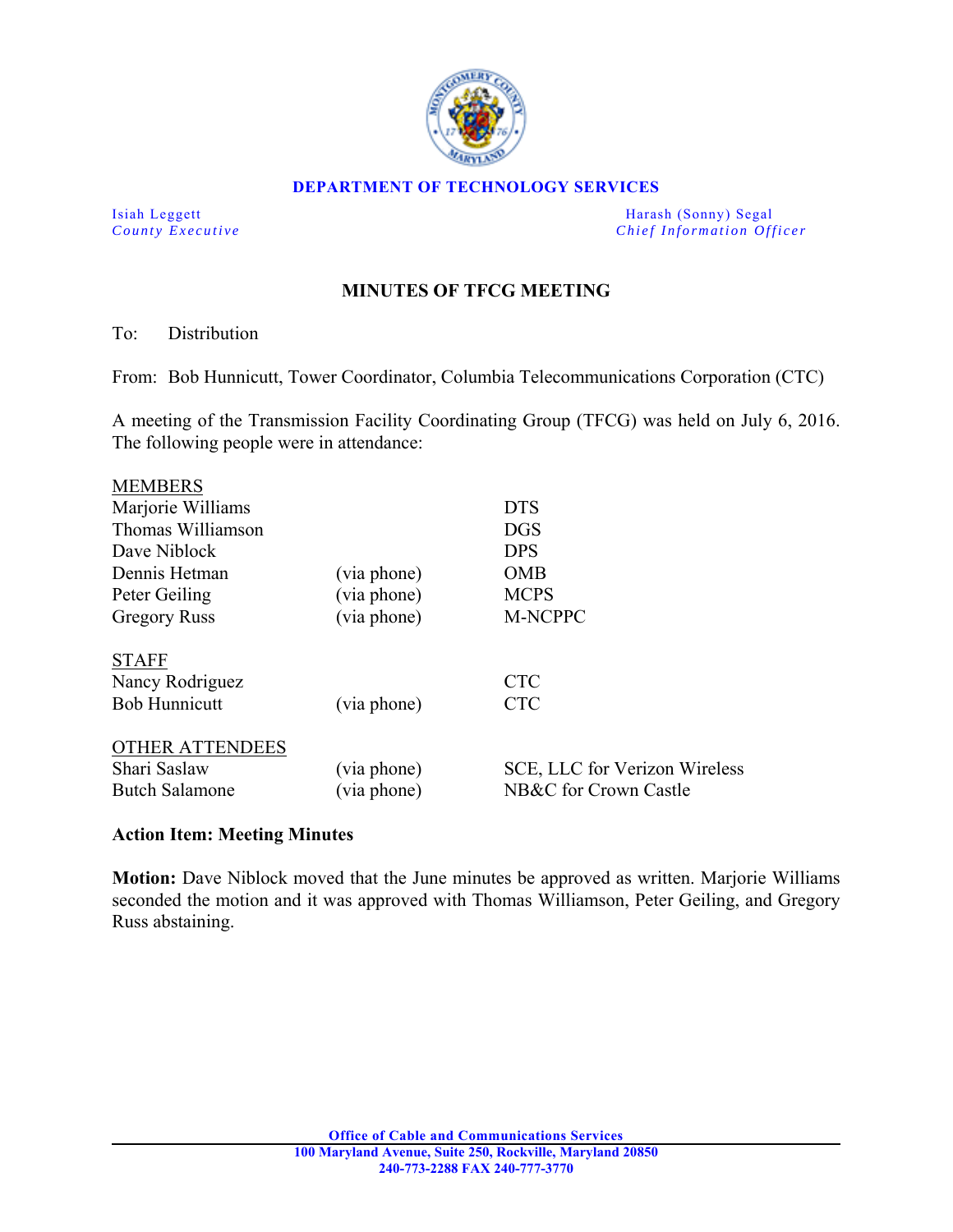Minutes of TFCG Meeting Held July 6, 2016 Page 2 of 4

### **Action Item: Consent Agenda**

- 1. Verizon Wireless application to replace nine antennas with nine 72"-high panel antennas at the  $98'$  and  $100'$  levels and add three remote radio heads atop an  $80'$ -high office building on 6900 Wisconsin LLC property located at 6900 Wisconsin Avenue in Chevy Chase (201605-03). *Minor Modification*.
- 2. Verizon Wireless application to replace nine antennas with nine panel antennas, three 72"-high and six 51"-high, at the 141' level on a 146'-high PEPCO transmission line tower on PEPCO property located at 11200 Deborah Drive in Bethesda (201607-01). *Minor Modification*.
- 3. Verizon Wireless application to replace six antennas with six panel antennas, three 75" high and three 51"-high, at the 121' level on a 121'-high PEPCO transmission line tower on PEPCO property located at 13900 Piney Meeting House Road (201607-02). *Minor Modification*.
- 4. T-Mobile application to add three 57"-high panel antennas at the 187' level on a 195'high monopole on Gates of Heaven Cemetery property located at 13801 Georgia Avenue in Silver Spring (201607-04). *Minor Modification*.
- 5. AT&T application to replace three antennas with three 96"-high panel antennas at the 180' level on a 180'-high lattice tower on Boy Scouts of America Troop 52 property located at 16100 Darnestown Road in Dawsonville (201607-06). *Minor Modification*.
- 6. T-Mobile application to replace three antennas with three 57"-high panel antennas at the 155' level atop a 142'-high office building on Apex Site Management property located at 7101 Wisconsin Avenue in Bethesda (201607-07). *Minor Modification*.
- 7. T-Mobile application to replace three antennas with three 57"-high panel antennas at the 155' and 164' levels atop a 145'-high residential building on Parkside Plaza Condominium property located at 9039 Sligo Creek Parkway in Silver Spring (201607- 08). *Minor Modification*.
- 8. T-Mobile application to replace three antennas with three 57"-high panel antennas at the 166' level atop a 160'-high office building on Friendship Properties Ltd. property located at 5530 Wisconsin Avenue in Chevy Chase (201607-09). *Minor Modification*.
- 9. T-Mobile application to replace three antennas with three 57"-high panel antennas at the 65ꞌ level atop a 52ꞌ-high office building on Gunners Lake Thirteen LP property located at 12800 Middlebrook Road in Germantown (201607-10). *Minor Modification*.
- 10. T-Mobile application to replace three antennas with three 57"-high panel antennas at the 49' level atop a 42'-high building on SUSA Partnership property located at 7722 Fenton Street in Silver Spring (201607-11). *Minor Modification*.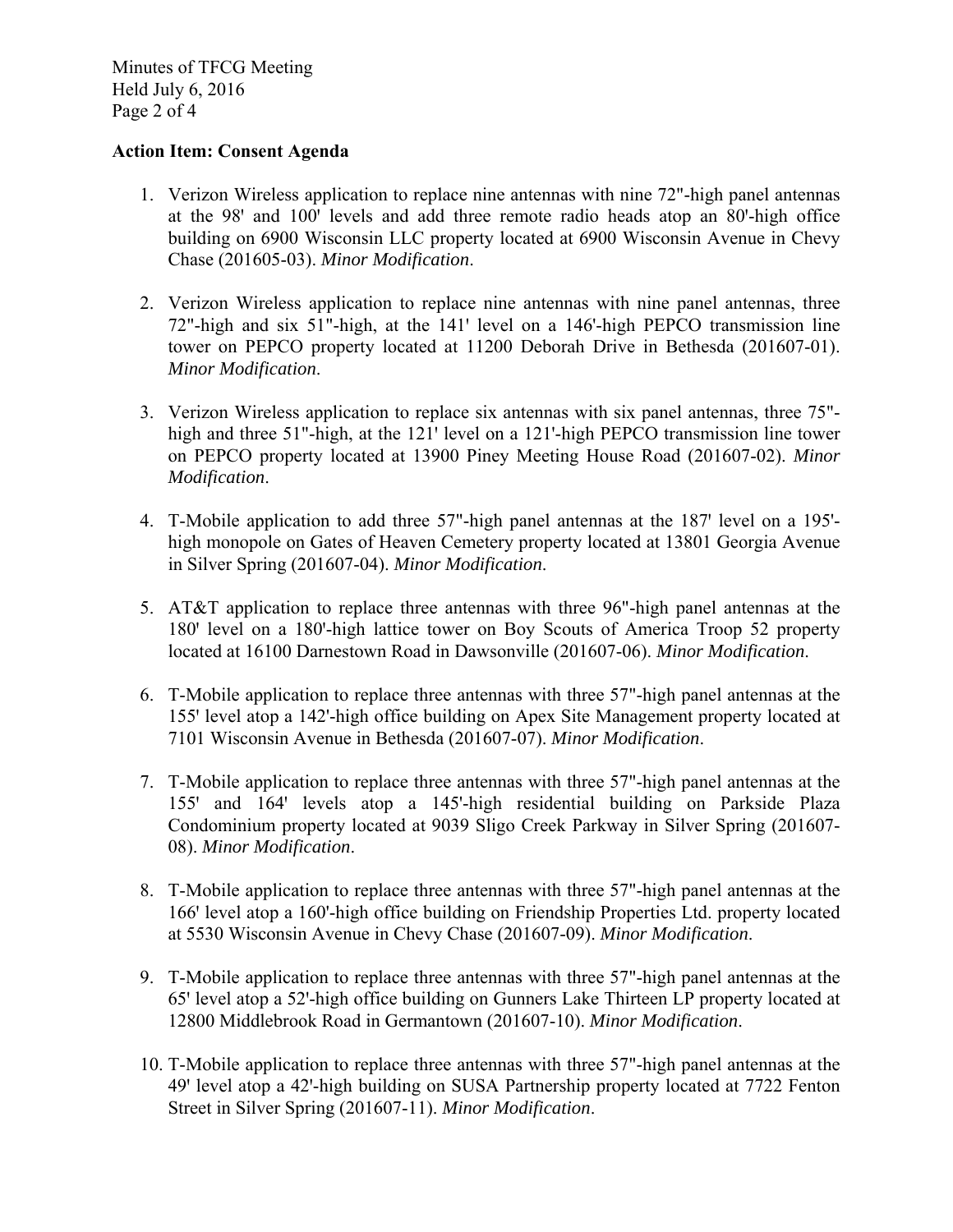- 11. T-Mobile application to replace three antennas with three 57"-high panel antennas at the 77' level atop a 68'-high office building on Columbia Pike LLC property located at 10750 Columbia Pike in Silver Spring (201607-12). *Minor Modification*.
- 12. T-Mobile application to relocate three antennas from the 75' level to the 70' level and add three 57"-high panel antennas at the 75' level on an existing 75'-high chimney on Woodside Manor LP property located at 2114 Dexter Avenue in Silver Spring (201607- 13). *Minor Modification*.
- 13. T-Mobile application to add three 93"-high panel antennas and three remote radio heads at the 55' level atop a 46'-high storage building on Rockville Land LLLP property located at 12311 Parklawn Drive in Rockville (201607-14). *Minor Modification*.

**Motion:** Gregory Russ moved that all items on the Consent Agenda be recommended. Peter Geiling seconded the motion and it was unanimously approved.

## **Regular Agenda**

14. Crown Castle for T-Mobile application to install additional equipment inside an existing equipment cabinet at the 10' level on a 48'-high wooden pole on Montgomery County Government property located at 14075 Travilah Road in Potomac (201604-04). *Colocation*.

*Conditioned on construction of the new pole and equipment cabinet described in application 201604-05 (see agenda item #15).* 

15. Crown Castle for Verizon Wireless application to install a 43'-high wooden pole and attach three 24"-high panel antennas at the 42' level on Montgomery County Government property located at 14075 Travilah Road in Potomac (201604-05). *New*. *Conditioned on approval from the Hearing Examiner for a Conditional Use of this property and the proposed facilities meeting the appropriate zoning requirements.* 

Bob Hunnicutt explained that agenda items #14 and #15 were tabled at the June meeting because the applicant questioned whether the condition on item #15 was relevant to the application, given that PEPCO would be installing the new pole. He summarized the applications noting that Crown Castle proposes to install a new pole between two existing PEPCO poles because PEPCO would not permit either of the existing poles to be used to support the antennas. Once installed, PEPCO will install the distribution lines; however, PEPCO does not need the new pole. Because this is not a case of an existing PEPCO pole being replaced to accommodate antennas, the application will be considered a new telecommunications facility. Ms. Williams added that there are two applications because Verizon Wireless and T-Mobile are collocating on the pole. Mr. Hunnicutt stated that he and Ms. Williams were advised by a County attorney that, because the pole is being installed solely as a telecommunications facility, it is considered a new tower which requires approval as a Conditional Use; the fact that PEPCO will attach its lines once the pole is installed is secondary.